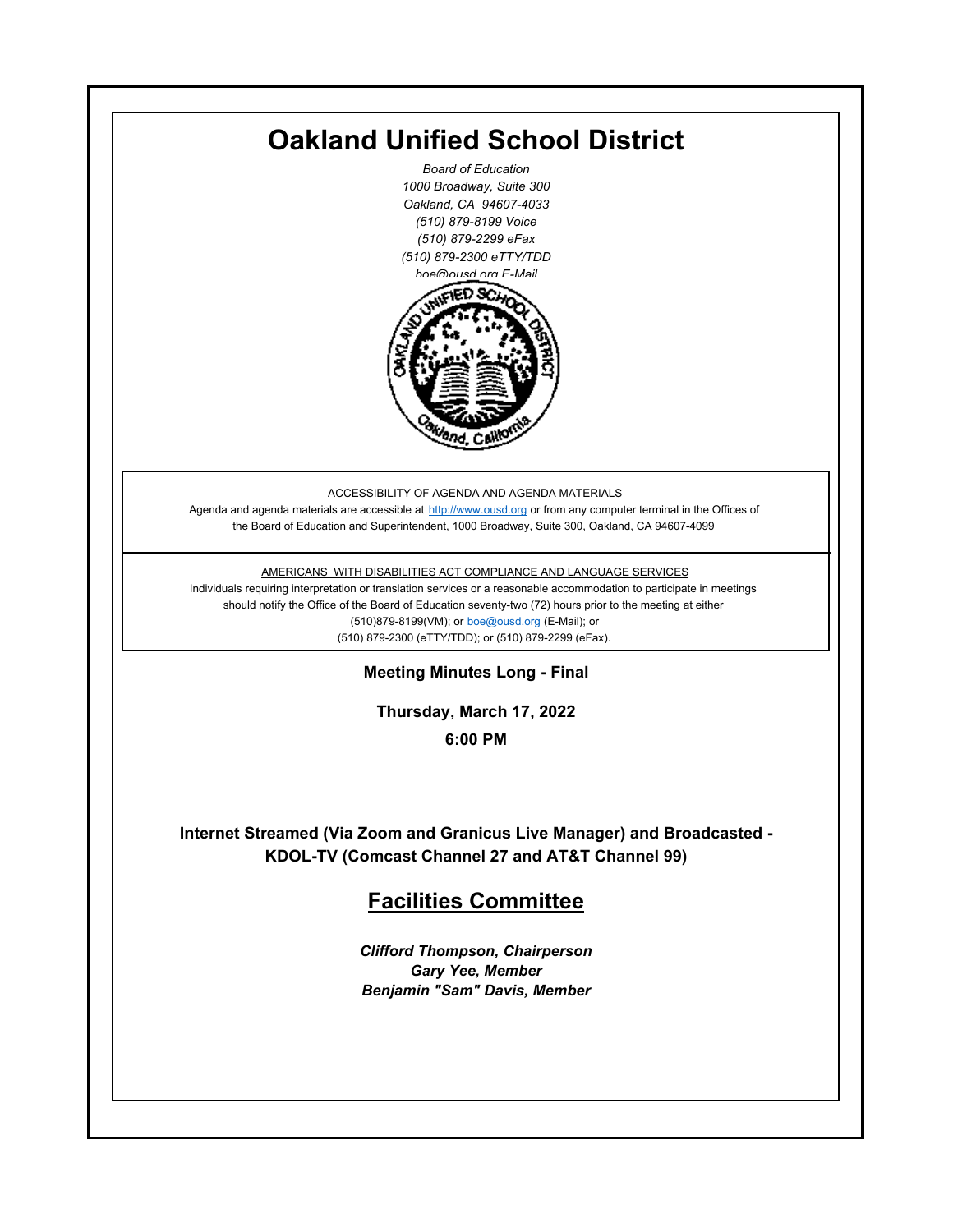LEY CUMPLIMIENTO PARA AMERICANOS CON DISCAPACIDADES Y SERVICIO DE IDIOMAS Personas que requieran servicios de traducción o interpretación o facilidades razonables para participar en juntas deberán notificar a la Oficina de la Mesa Directiva de Educación setenta y dos (72) horas antes de la junta ya sea al (510)879-8199(VM); o boe@ousd.org (E-Mail); o (510) 879-2300 (eTTY/TDD); o (510) 879-2299 (eFax).

#### 美国残障人士法案條例遵守及語言服務

個别人士需要傳譯及翻譯服務或有合理安排去參與會議的應該在舉行會議之前的七十二 (72) 小時通知教育委員 會。請致電(510)879-8199(留言);或 boe@ousd.org (電郵) ;或(510) 879-2300 (電子文字電話/聽障專用電信 設備 (eTTY/TDD));或(510)879-2299(電子圖文傳真 (eFax))。

#### TUÂN HÀNH ĐẠO LUẬT NGƯỜI MỸ KHUYẾT TẤT VÀ DỊCH THUẬT

Những người nào cần thông ngôn hay phiên dịch hay một sắp xếp hợp lý nào để tham gia các buổi họp phải thông báo Văn phòng của Hội đồng Giáo dục bảy mươi hai (72) tiếng đồng hồ trước buổi họp, số điện thoại (510)879-8199 (VM); hay là boe@ousd.org (E-Mail); hay là (510) 879-2300 (eTTY/TDD); hay là số (510) 879-2299 (eFax).

# សេវាបកប្រែភាសា និងការអនុលោមតាមច្បាប់ជនជាតិអាមេរិកាំងពិការ

អកណាដែលតេវការសេវាបកប្រែភាសាដោយផ្ទាល់មាត់ ឬជាលាយលក្ខអក្សរ ឬត្រូវការការជួយសម្រះសម្រលយ៉ាងសមរម្យ មយ ដើម្បីចលរមកងកិច្ចប្រជុំនានានោះ ត្រូវផ្តល់ដំណឹងទៅកាន់ទីការិយាល័យនៃក្រមប្រឹក្សាអប់រំ ឱ្យបានចិតសិបពី (72) ម៉ោង ម្មនកិច្ចប្រជុំ តាមរយៈទូរស័ព្ទ:លេខ (<u>510) 879-8199</u> បុតាមរយៈអ៊ីមែល <u>boe@ousd.org</u> បុទ្**រ**ស័ព្ទ eTTY/TDD លេខ (510) 879-2300 ប៊ូទ្មិសារលេខ (510) 879-2299។

الامتثال لقانون الأمريكيين نو ي الإعاقات (ADA) وتوفير الخدمات اللغوية من يحتاج إلى خدمات التر جمة المكتوبة أو خدمات التر جمة الفورية أو الترتيبات التيسيرية المعفّولة لكي يساهم في الإجتماعات فالمرجو منه إبلاغ مكتب إدارة التعليم إثنين وسبعين (72) ساعة قبل الإجتماع بوسيلة من الوسائل التالية: البريد الإلكتروني: 510.879.2299 boe@ousd.org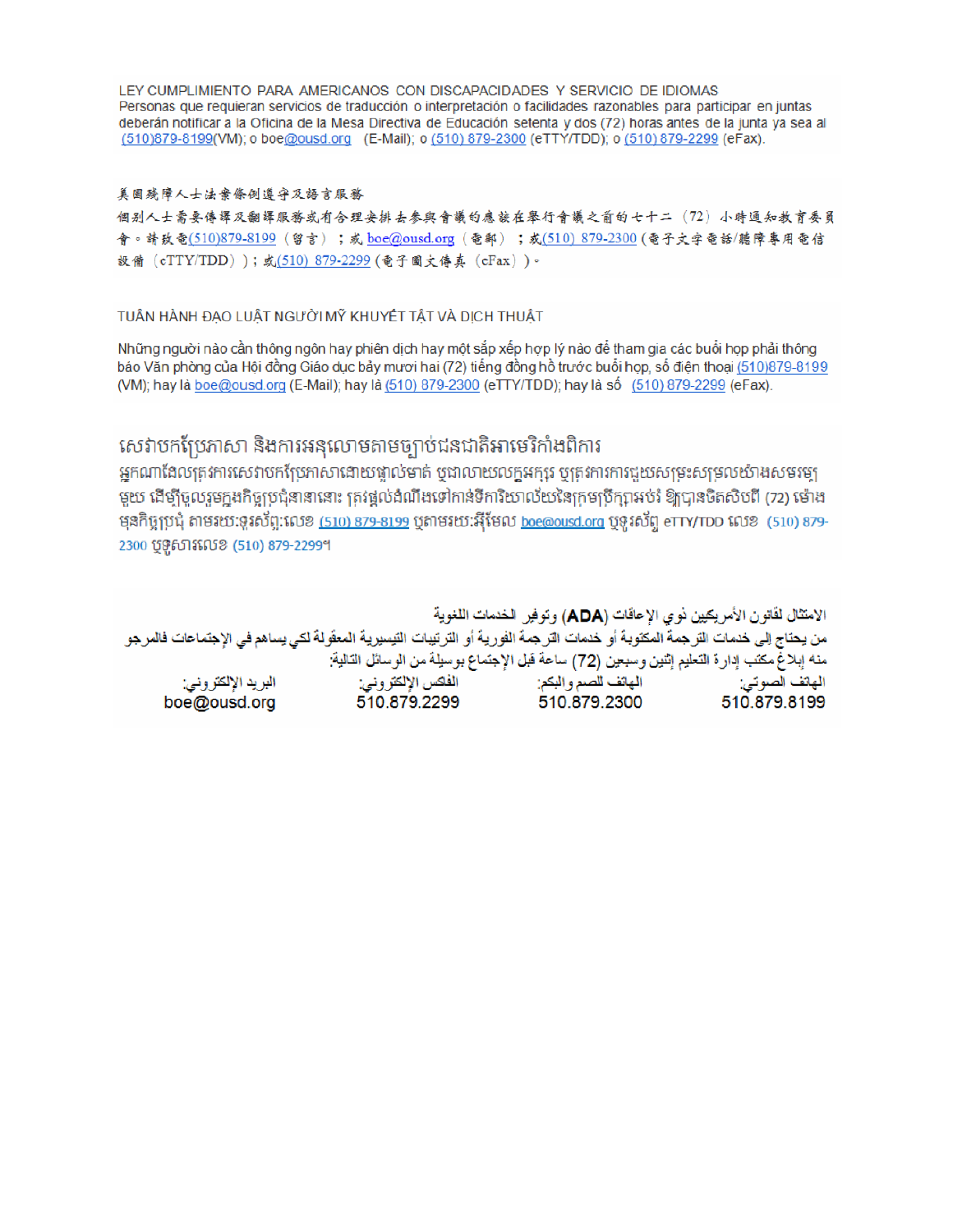# **NOTICE – EXCLUSIVELY VIRTUAL MEETING**

### **NOTICE – EXCLUSIVELY VIRTUAL MEETING (CONTINUED)**

# **BOARD BYLAW 9130 - FACILITIES COMMITTEE CHARGE OR RESPONSIBILITIES**

#### **A. Call to Order**

*Chairperson Clifford Thompson called the March 17, 2022, Facilities Committee Meeting to order at 6:00 P.M.*

#### **B. Roll Call**

Present 3 - Chairperson Clifford Thompson Member Benjamin "Sam" Davis Member Gary Yee

### **C. Speaker Request Cards/Modification(s) To Agenda**

*None*

#### **D. Adoption of Committee Minutes**

| B | 22-0637 | 2022                | <b>Minutes - Facilities Committee - Regular Meeting - February 17,</b>                                                                                                                                                                              |  |
|---|---------|---------------------|-----------------------------------------------------------------------------------------------------------------------------------------------------------------------------------------------------------------------------------------------------|--|
|   |         | 17, 2022.           | Adoption by the Facilities Committee of its Meeting Minutes of February                                                                                                                                                                             |  |
|   |         | <b>Attachments:</b> | 22-0637 Minutes - Facilities Committee - Regular Meeting -<br><b>February 17, 2022</b>                                                                                                                                                              |  |
|   | Ave:    | Member Gary Yee     | A motion was made by Member Yee, seconded by Member Davis, that<br>the February 17, 2022, Facilities Committee Minutes be Adopted. The<br>motion carried by the following vote:<br>3 - Chairperson Clifford Thompson<br>Member Benjamin "Sam" Davis |  |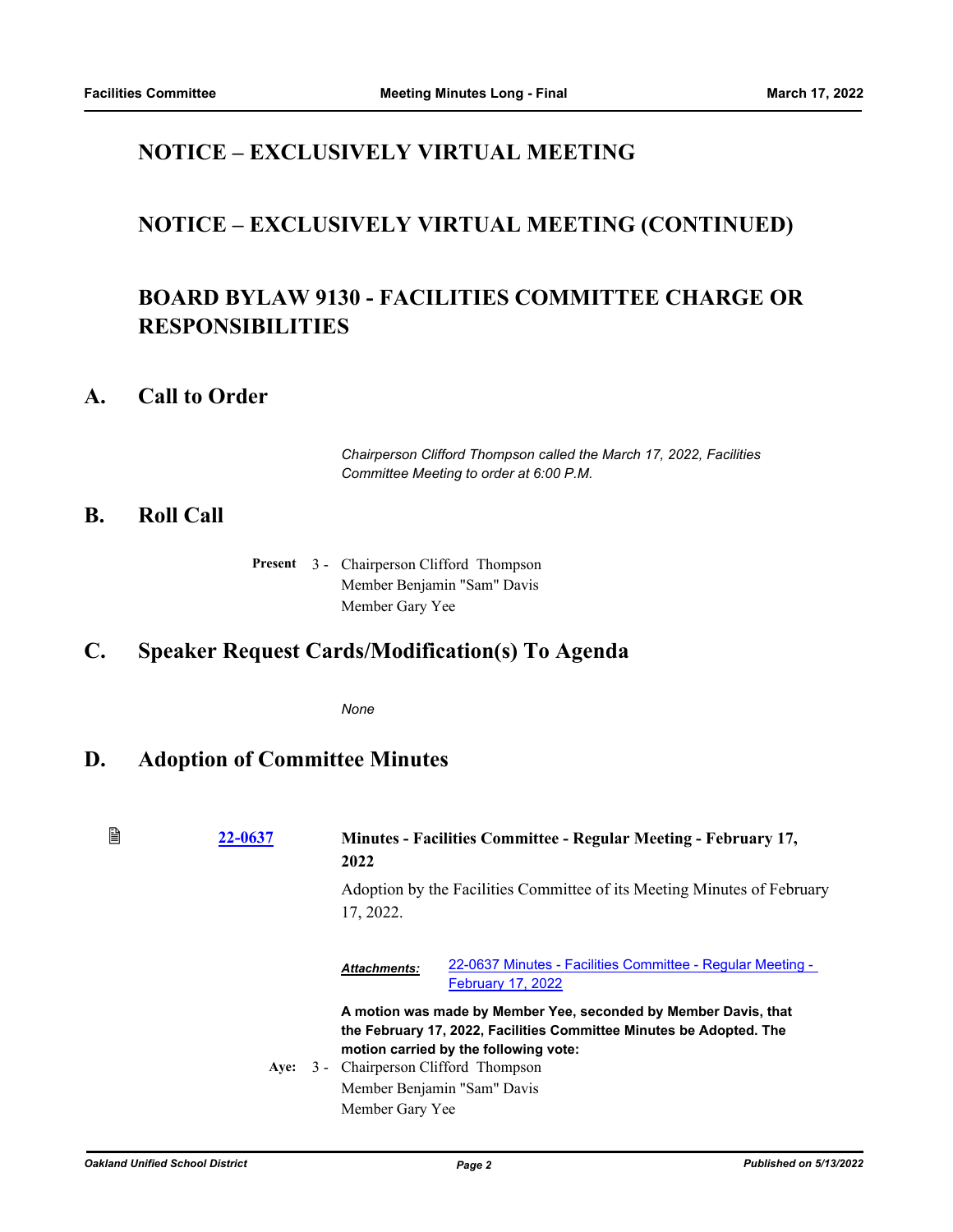Enactment No: 22-0463

### **E. Adoption of the Committee General Consent Report**

*None*

#### **F. Unfinished Business**

₿ **[22-0223](http://ousd.legistar.com/gateway.aspx?m=l&id=/matter.aspx?key=54518) District's Capital (Facilities) Program - Measure Y District Initiative Work Plan - February 2022** Adoption by the Board of Education, upon recommendation of the Facilities Committee, of Resolution No. 2122-0157 - District's Capital (Facilities) Program - Approval of Measure Y District Initiative Work Plan. [22-0223 District's Capital \(Facilities\) Program - Measure Y](http://ousd.legistar.com/gateway.aspx?M=F&ID=102759.pdf)  *Attachments:* District Initiative Work Plan - February 2022 (3/23/2022) *Tadashi Nakedegawa introduced Willard Mangrum to present the revised Measure Y Districtwide Initiative Work Plan that includes first year spending of Measure Y construction projects. Discussion: Vice President Davis, President Yee, Chairperson Thompson Public Comment: Assata Olugbala, Kim Davis* **A motion was made by Member Yee, seconded by Member Davis, that Resolution No. 2122-0157 be Recommended Favorably to the Board of Education. The motion carried by the following vote:** Aye:  $3 -$ **Aye:** Chairperson Clifford Thompson Member Benjamin "Sam" Davis Member Gary Yee

#### **G. New Business**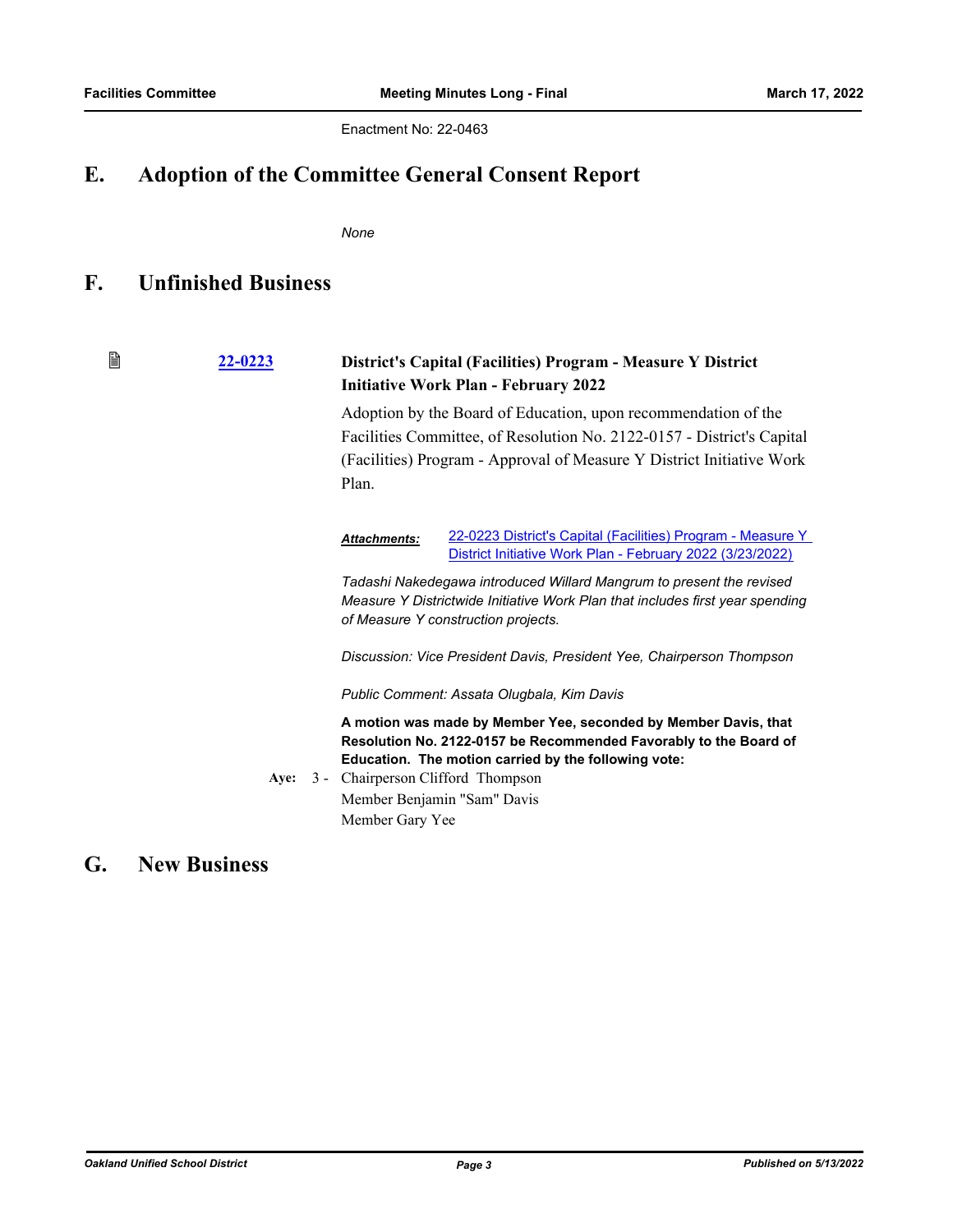| B | <b>22-0670</b> | <b>Interim Housing Budget - Central Administration Housing Project -</b><br><b>Division of Facilities Planning and Management</b>                                                                                                                                                               |  |
|---|----------------|-------------------------------------------------------------------------------------------------------------------------------------------------------------------------------------------------------------------------------------------------------------------------------------------------|--|
|   |                | Adoption by the Board of Education, upon recommendation of the                                                                                                                                                                                                                                  |  |
|   |                | Facilities Committee, of Resolution No. 2122-0205 District's Capital<br>(Facilities) Program - Approval of \$5 Million Interim Housing Budget for<br>Central Administration Housing Project.                                                                                                    |  |
|   |                |                                                                                                                                                                                                                                                                                                 |  |
|   |                |                                                                                                                                                                                                                                                                                                 |  |
|   |                | 22-0670 Interim Housing Budget - Central Administration<br><b>Attachments:</b><br>Housing Project - Division of Facilities Planning and<br><b>Management (3/23/22)</b>                                                                                                                          |  |
|   |                | Tadashi Nakedegawa introduced Michael Ezeh to summarize and respond to<br>questions from the Facilities Committee on Resolution No. 2122-0205<br>District's Capital (Facilities) Program - Approval of \$5 Million Interim Housing<br><b>Budget for Central Administration Housing Project.</b> |  |
|   |                | Discussion: Vice President Davis, President Yee, Chairperson Thompson                                                                                                                                                                                                                           |  |
|   |                | Public Comment: Assata Olugbala                                                                                                                                                                                                                                                                 |  |
|   |                | A motion was made by Member Yee, seconded by Chairperson<br>Thompson, that Resolution No. 2122-0205 be Recommended Favorably<br>to the Board of Education. The motion carried by the following vote:                                                                                            |  |

#### **Public Comments on All Non-Agenda Items Within the Subject Matter Jurisdiction of the Committee H.**

**[22-0638](http://ousd.legistar.com/gateway.aspx?m=l&id=/matter.aspx?key=54933) Public Comment on All Non-Agenda Items Within the Subject Matter Jurisdiction of the Facilities Committee - Up To 30 Minutes – March 17, 2022**

> Public Comment on All Non-Agenda Items Within the Subject Matter Jurisdiction of the Facilities Committee - Up to 30 minutes - March 17, 2022.

*1. Assata Olugbala, 2. Angelica, 3. Andra P., 4. Kim Davis, 5. Michael Tom*

### **I. Introduction of New Legislative Matter**

*President Yee - A report by the Chair or Liaison of the Measures B, J, and Y Independent Citizens' School Facilities Bond Oversight Committee.*